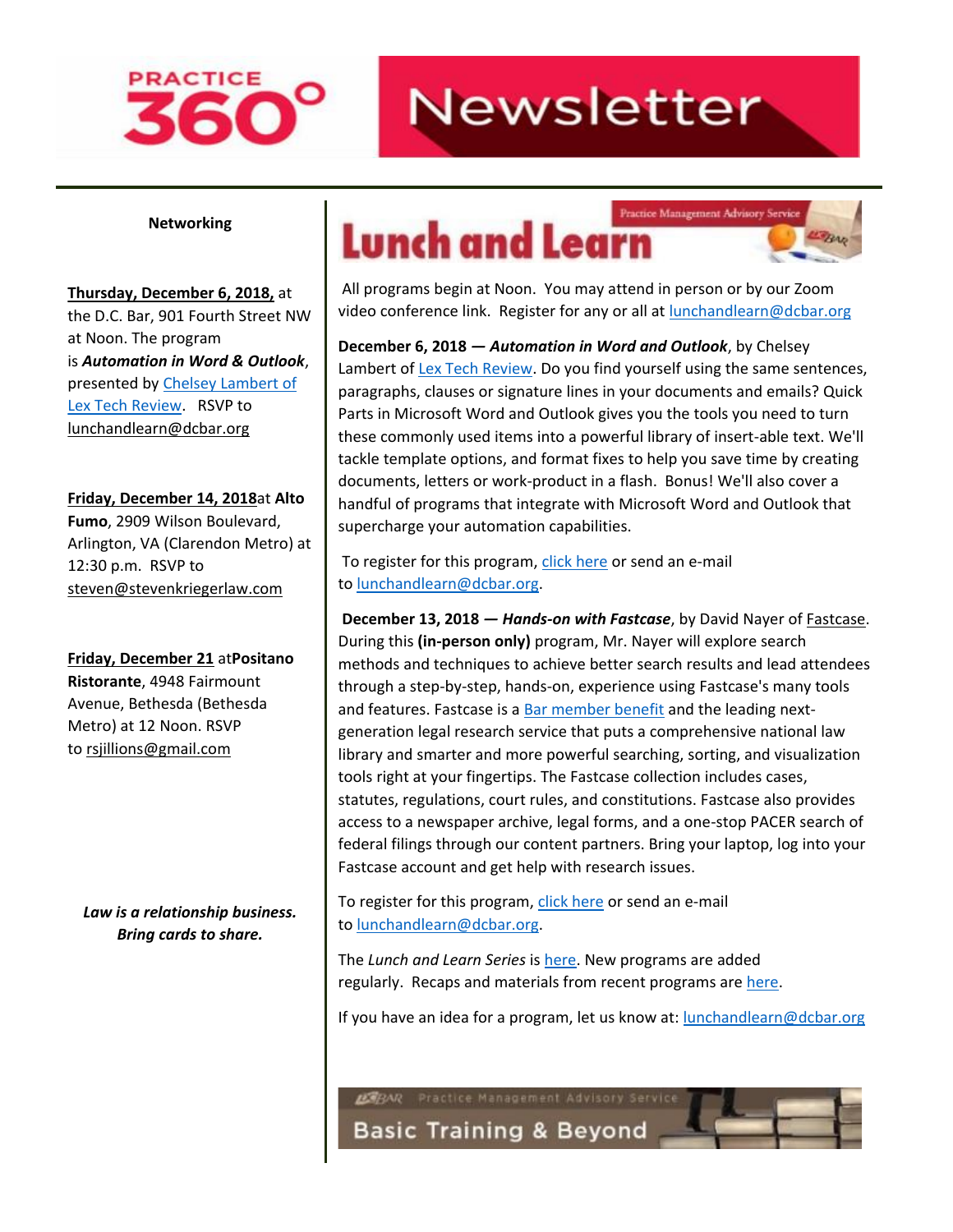#### **PMAS Event Calendar**

- **December 6** Lunch and Learn, *Automation in Word and Outlook*.
- **December 12** Day 1 of *Basic Training & Beyond*.
- **December 13** Lunch and Learn, *Hands on with Fastcase*.
- **December 19** Day 2 of *Basic Training & Beyond*.

**Ethics**

**What are the ethical implications of crowdfunding** a legal representation? Read [Legal Ethics](http://www.dcbar.org/bar-resources/legal-ethics/opinions/Ethics-Opinion-375.cfm)  [Opinion 375](http://www.dcbar.org/bar-resources/legal-ethics/opinions/Ethics-Opinion-375.cfm) for guidance.

**What are your obligations to a** *prospective client***?** Read [Legal](http://www.dcbar.org/bar-resources/legal-ethics/opinions/Ethics-Opinion-374.cfm)  [Ethics Opinion 374](http://www.dcbar.org/bar-resources/legal-ethics/opinions/Ethics-Opinion-374.cfm) to find out.

**Have you read** the Legal Ethics Opinions on *social media and lawyers?* They are here: [LEO](http://www.dcbar.org/bar-resources/legal-ethics/opinions/Ethics-Opinion-370.cfm)  [370](http://www.dcbar.org/bar-resources/legal-ethics/opinions/Ethics-Opinion-370.cfm) and [LEO 371](http://www.dcbar.org/bar-resources/legal-ethics/opinions/Ethics-Opinion-371.cfm)

Check the small firm legal trends and compensation reports [here.](http://www.dcbar.org/bar-resources/practice-management-advisory-service/basic-training-supplement.cfm)

#### **Other Events**

*Continuing Legal Education* programs are [here.](http://www.dcbar.org/marketplace/index.cfm?cat=cle_inperson)

*Communities Events* are [here](http://www.dcbar.org/events.cfm?filter_events=SECTION)*.*

*Pro Bono Center* training programs are scheduled [here.](http://www.dcbar.org/pro-bono/resources-and-training/pro-bono-training.cfm)

Our monthly [Basic Training & Beyond](http://www.dcbar.org/bar-resources/practice-management-advisory-service/basic-training.cfm)**,** is set for December 12 & 19 / 9:15 a.m. – 4:30 p.m. Register: [BasicTraining@dcbar.org](mailto:BasicTraining@dcbar.org) This program has been presented 216 times. More than 3,000 lawyers have attended over the last ten years and many have launched and are operating small law firms. [Saturday sessions](http://www.dcbar.org/bar-resources/practice-management-advisory-service/basic-training.cfm) are offered next year starting January 26, 2019.

The new e-Manual for Basic Training & Beyond can be downloaded [here.](http://www.dcbar.org/bar-resources/practice-management-advisory-service/upload/eManual-050316.pdf)

#### **From the Desks of Dan and Rochelle**



*Daniel M. Mills, assistant director, D.C. Bar Practice Management Advisory Service*

**You may have received a compromised email** from my account on November 21, 2018, the Wednesday before Thanksgiving. Delete it. If you attempted to open the folder, your device may be compromised. Please contact me if you tried to open the folder [\(dmills@dcbar.org/](mailto:dmills@dcbar.org) 202.780.2762). Thanks to all who called or emailed me about the hack. Here's a message about the incident from our Chief Information Officer, Caterina Luppi:

*On Wednesday, November 21st, 2018 the email box of one of our staff, Mr. Daniel Mills, was compromised. The intruder managed to send emails containing a malicious link to all the addresses in Mr. Mill's contact list. If you have received an email from [dmills@dcbar.org](mailto:dmills@dcbar.org) between noon and 3pm EST on 11/21/2018 please delete the email without clicking on any of the links in it. If you've already have clicked on one of those links, your device may have been compromised. We are taking actions to prevent such an event from re-occurring. We have also verified that no confidential or personal member information was accessed as consequence of this hack.*

*For more information, feel free to contact our Chief Information Officer, Caterina Luppi, at [cluppi@dcbar.org.](mailto:cluppi@dcbar.org) We regret that this event occurred, and we apologize for any inconvenience it may have caused.*

**Caterina Luppi, PhD** *Chief Information Officer* **District of Columbia Bar**